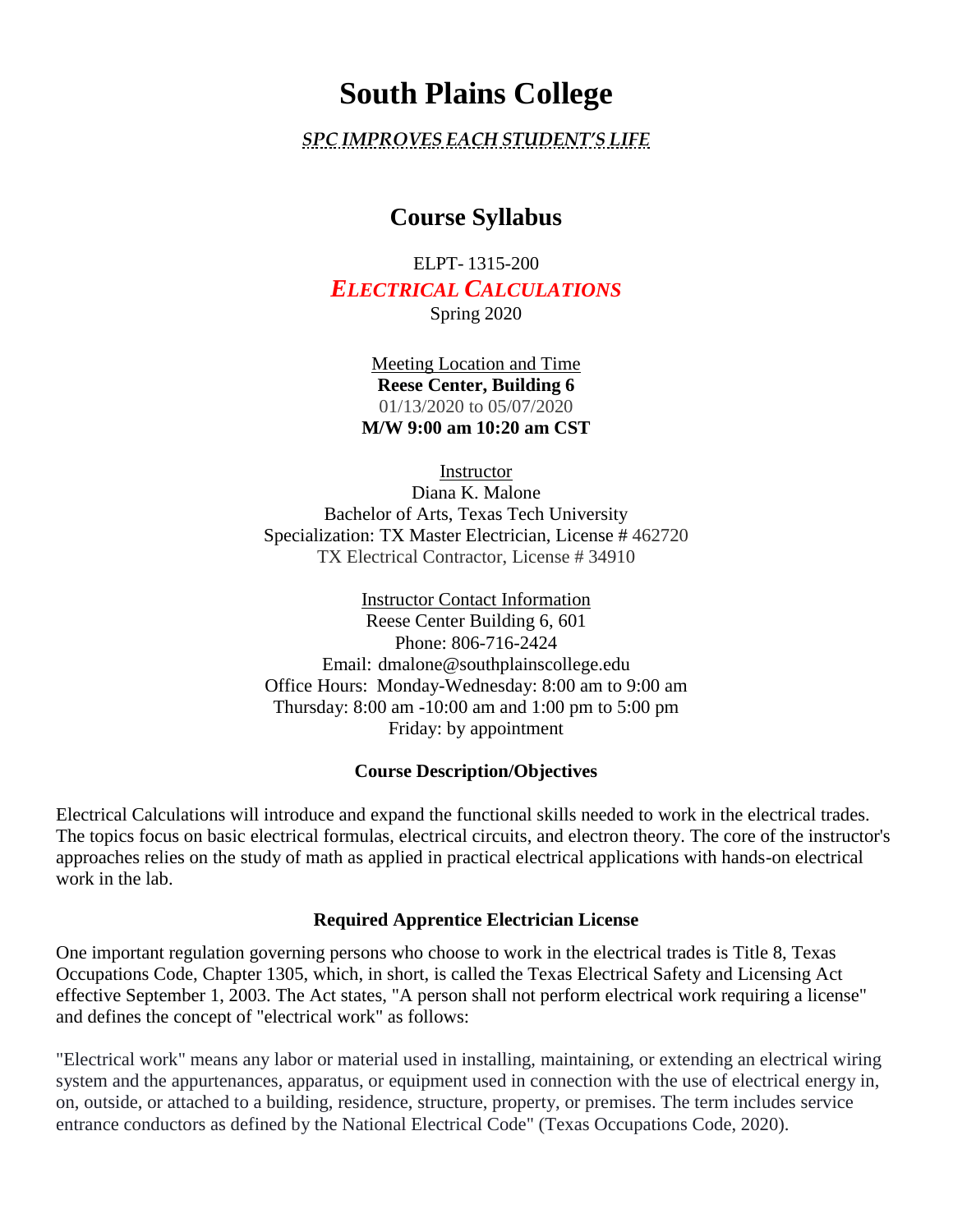Another important regulation is the Texas Department of Licensing and Regulation (TDLR), which requires persons to obtain a license before performing electrical work (TDLR, 2020). Under the referenced guidelines, the work in this course is electrical work; therefore, students must apply for and receive an apprentice license to perform the electrical work required in this course.

The instructor assumes the responsibility to help guide the students to gain an apprentice license. Students are responsible for taking the necessary steps or actions to gain the license. The application and steps for the license are outlined on TDLR's website: [https://www.tdlr.texas.gov/.](https://www.tdlr.texas.gov/)

Students with police records may need to complete other paperwork. If needed, then the instructor can help these students through the process of submitting the extra paperwork.

## **Textbooks/Supplies**

#### **Textbooks/Supplies**

- Ugly's Electrical Reference by George V. Hart, ISBN: 0-9623229-7-0
- Calculator: Texas Instruments T1-30Xa

#### **Student Learning Objectives**

\* After this course, the student will be able to complete the following tasks:

- use a conduit bender and apply trigonometry to make the following bends;  $90^{\circ}$  and  $30^{\circ}$ ,
- build a basic ac and dc circuit using electrician's math,
- assess and test basic electrical circuits using a multi-tester, and
- calculate electrical formulas using a calculator and modern technology.

\*Students may vary in their competency levels on these abilities.

\*Students can expect to acquire these abilities if they honor course policies, attend class regularly, complete assigned work on time, and in good faith.

#### **Course Competencies**

The student will perform on a novice to intermediate level. A novice to intermediate level means that the student demonstrates a good grasp of the material and the ability to apply concepts at most levels.

#### **Course Policies**

#### **Safety**

The course safety policy intends to help protect students from electrical hazards. Such hazards include electrocution, electric shock, burns, arc flash/blast, or other injuries as a result of direct or indirect contact with electrical equipment, tools, or appliances. This policy applies to students working on or near SPC premises wiring; installations of circuit conductors, devices and equipment, and feeder circuit conductors in or on buildings, and structures. Students may not work with live electricity without the presence and permission of the instructor.

For this policy, a qualified versus an unqualified student is defined below.

#### **Qualified Student:**

A qualified student is a licensed apprentice trained to avoid electrical hazards when working on or near exposed energized parts. Also, the student demonstrated electrical theory principles showing that the apprentice understands electron theory.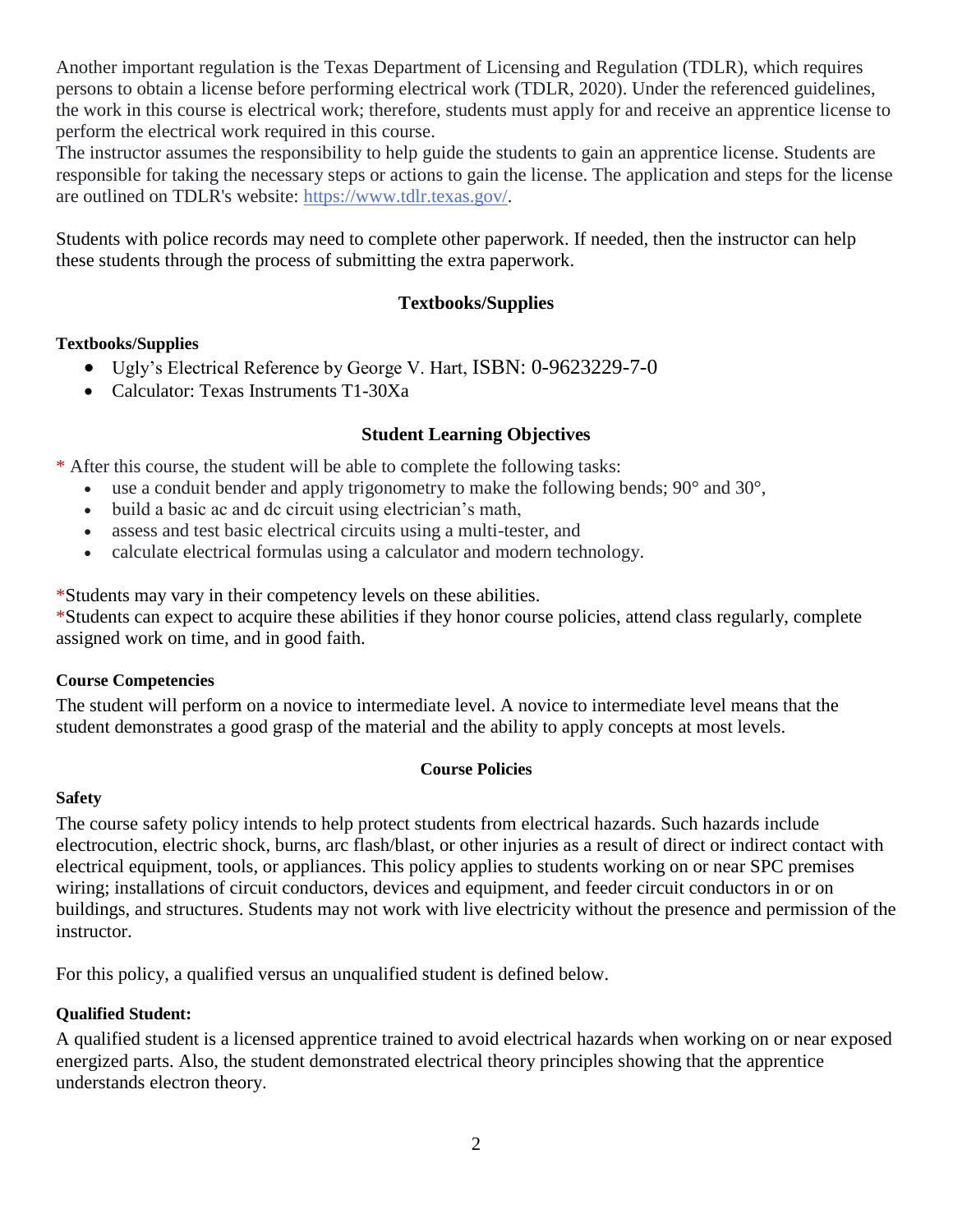A qualified student can avoid electrocution and reduce the possible risks of electric shock, burns, or other injuries as a result of direct or indirect contact with electrical equipment, tools, or appliances.

#### **Unqualified Student:**

A student who is not qualified.

#### **Responsibilities**

The instructor is responsible for providing students training in the identification of potential electrical hazards and the means to protect themselves from those hazards. The students are responsible for complying with the safety policy and safety procedures covering specific tasks.

## **Testing**

Only qualified students shall perform tasks such as testing, troubleshooting, and voltage measuring on electrical equipment operating at voltages equal to or greater than 50 volts.

#### **Personal Protective Equipment (PPE)**

PPE—for this course, means hard-hats, safety glasses, and gloves. Students, at a minimum, shall wear the referenced PPE in areas where electrical hazards are present.

## **Insulated Tools and Equipment**

When testing energized circuits, students must use insulated tools and equipment. Also, the students shall use tools rated for the required voltages.

#### **Portable Ladders**

Portable ladders shall have nonconductive side rails and shall meet the requirements of ANSI Standards for ladders. Students shall not leave tools on top of ladders or overhead places while working on ladders.

## **Other Precautions:**

Students shall not reach blindly into areas — or around devices — that contain or might contain energized parts.

#### **Attendance**

The instructor expects students to attend class on time every day. Regular attendance and punctuality demonstrate dependability. Moreover, dependability is one of the most important characteristics an electrician must possess. Arriving late, being tardy, or absence causes disruptions and demonstrates unreliability. Therefore, students must show up on time and contribute.

Nevertheless, the instructor understands things happen; students or their children get sick, friends or family might pass, or cars break down. Therefore, the instructor grants students three (3) personal days off (PTO). If a student is absent two (2) days beyond the allotted PTO, then the instructor may administratively drop the student. The instructor shall assign the dropped student's final grade as "X."

Students must clock in and out to help provide evidence of attendance if or when a random TDLR audit occurs. If the student seeks hours for on-the-job training, then the student is responsible for clocking in and out for the day. At the end of the course, students' unused PTO is added to the timeclock as time worked.

#### **Academic Integrity and Plagiarism**

Academic integrity is a form of intellectual trait worthy of development. At the college level, academic integrity refers to providing credit to other people when using their words or ideas. In simplest terms, it requires acknowledging the contributions of other people through the proper use of citations. Failure to provide such